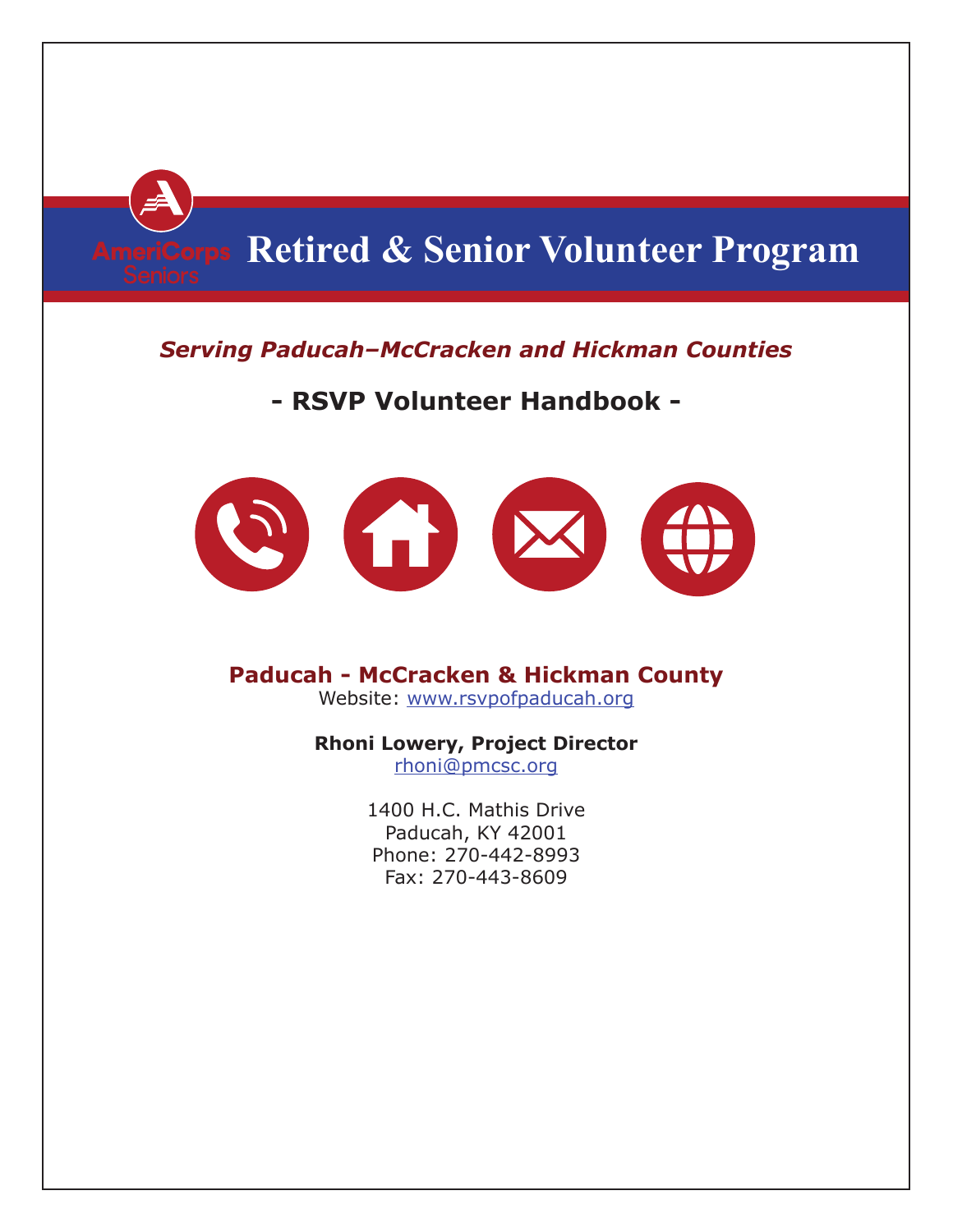#### **Purpose**

The Retired and Senior Volunteer Program (RSVP) is federally funded by the Corporation for National and Community Service and locally sponsored by the Paducah, McCracken County Senior Citizens, Inc, along with the United Way of McCracken County.



The purpose of the program is to link adults age 55 and over to meaningful volunteer opportunities in the community for non-for-profit agencies.

## **Mission**

To promote volunteerism, particularly among persons 55 years of age and older, and provide opportunities for them to pursue their interests and use their skills and abilities help meet the critical needs of Hickman and McCracken Counties.

## **Vision**

To be recognized by the Hickman and McCracken County communities as a reliable and dynamic source of rewarding volunteer opportunities for seniors and as a primary supplier of senior volunteers to serve the community's critical human needs.

## **Goals**

RSVP promotes the use of older persons as a community resource in planning for community improvement and in delivery of volunteer services. Achievement of RSVP's purpose is facilitated by a coordinated use from resources of the Corporation for National and Community Service, the Paducah-McCracken County Senior Citizens, Inc., and the community to achieve the goals of the Retired and Senior Volunteer Program which are to:

1. Develop a variety of opportunities for community service for age 55 or older persons willing to share their experiences, abilities, and skills for the betterment of the community and themselves.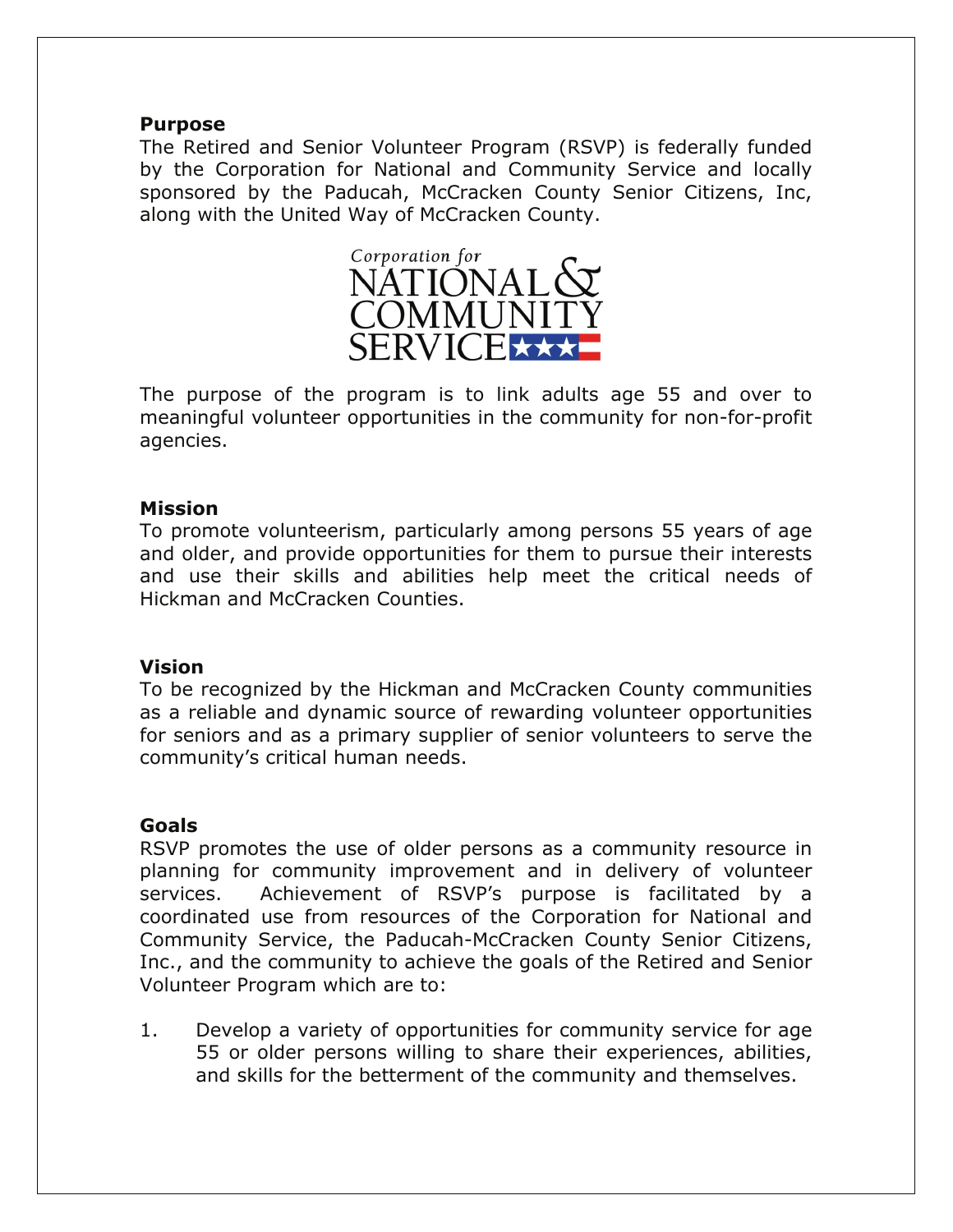- 2. Ensure that volunteer assignments are made consistent with the interests and abilities of the volunteers.
- 3. Ensure that volunteer assignments are scheduled at not-forprofit agencies in the community and meet basic and critical needs for the community.
- 4. Ensure that volunteers are provided the necessary training, orientation, support, supervision and recognition for their contribution of service to the community.
- 5. Provide reasonable opportunity for community and volunteer involvement and support in development, operation, and appraisal of the RSVP program.
- 6. Develop local support to supplement available federal sources, and to ensure that program expenditures are incurred at the lowest possible costs consistent with the effective operation of the project, as required by the Corporation for National and Community Service regulations.
- 7. Team together with other community agencies and organizations involved in the field of ageing and volunteerism.
- 8. Develop a sound, locally controlled senior volunteer program with community support.



## **What is the RSVP?**

The Retired and Senior Volunteer Program provides volunteer opportunities for persons 55 years of and older. The purpose is to enrich retirement for older adults through significant community service work.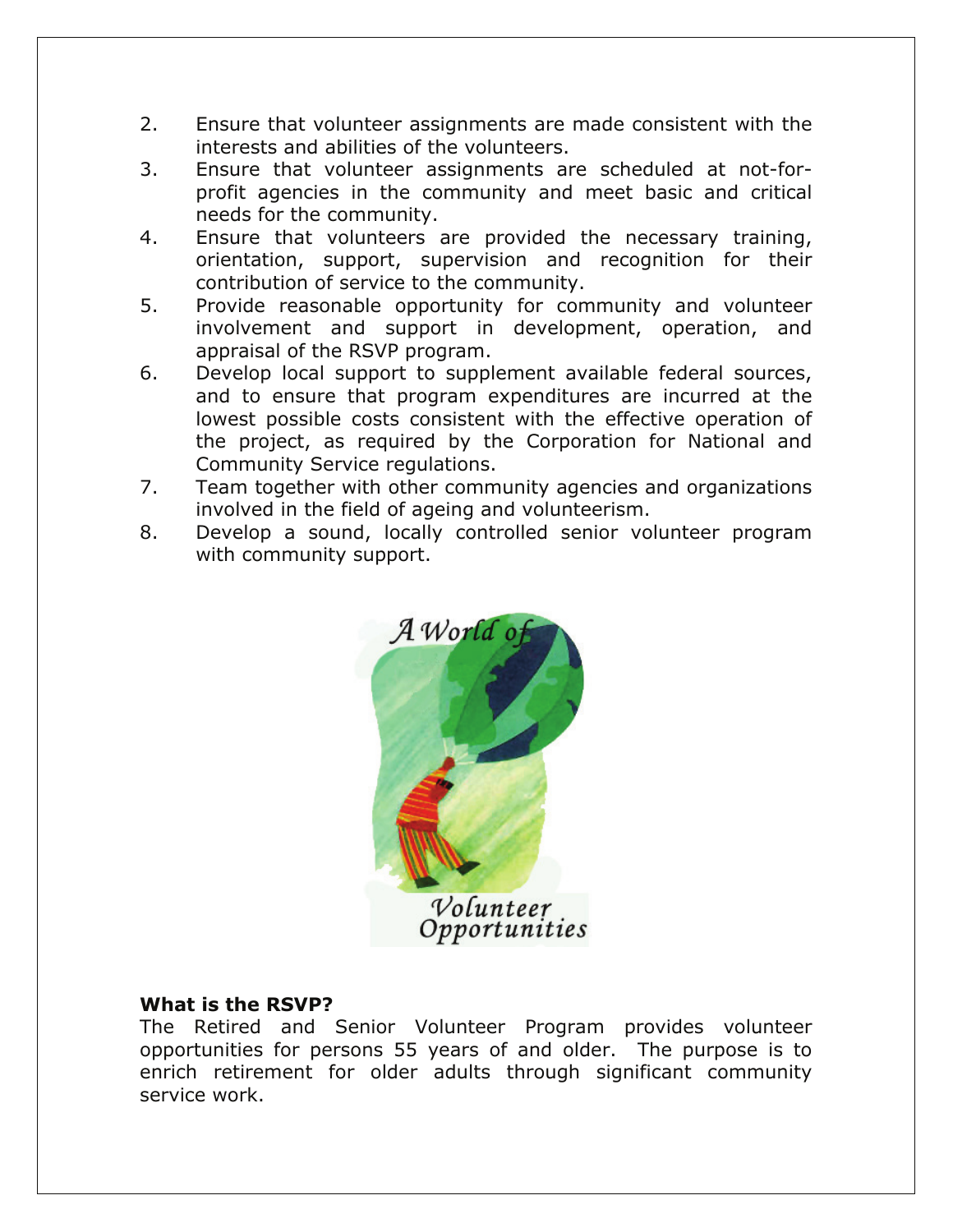RSVP encourages seniors to bring a lifetime of talent, experience, skills and hobbies to community projects and organizations needing volunteer talent.

A national program, RSVP is partially funded through the Corporation for National and Community Service, a federal agency. In addition, RSVP receives financial support from the United Way of Paducah-McCracken County. In joining the program, you become part of a national movement of hundreds of thousands of volunteers striving to help their communities.

The local program is sponsored by the Paducah-McCracken County Senior Citizens. The program began in McCracken County in 1980 and in Hickman County in 2000.

#### **Who can be a Volunteer?**

Any person 55 years of age or older, who wants to share the benefits of a lifetime of living is eligible. There is no restriction based on education, income, or experience. Anyone who wants to feel useful, needed, and appreciated will profit from becoming a part of the RSVP network.

#### **What do volunteers do?**

RSVP Volunteers serve, without pay, on a regular or periodic basis on community assignments at libraries, senior centers, social service agencies, nursing homes, schools, and many other non-profit organizations. They visit shut-ins, assist in the delivery of meals, and work with children and youth. They act as office workers, tutors, and volunteer coordinators.

Each volunteer contributes an average of four hours per week – a figure that reflects dedication of RSVP volunteers.

We do not require a minimum number of service hours, however, to remain an active RSVP member, you must volunteer at least once every three months. You decide the hours and the days that you want to volunteer.

We value whatever contribution of time you can spare, and we will tailor the assignment to fit your needs and preferences.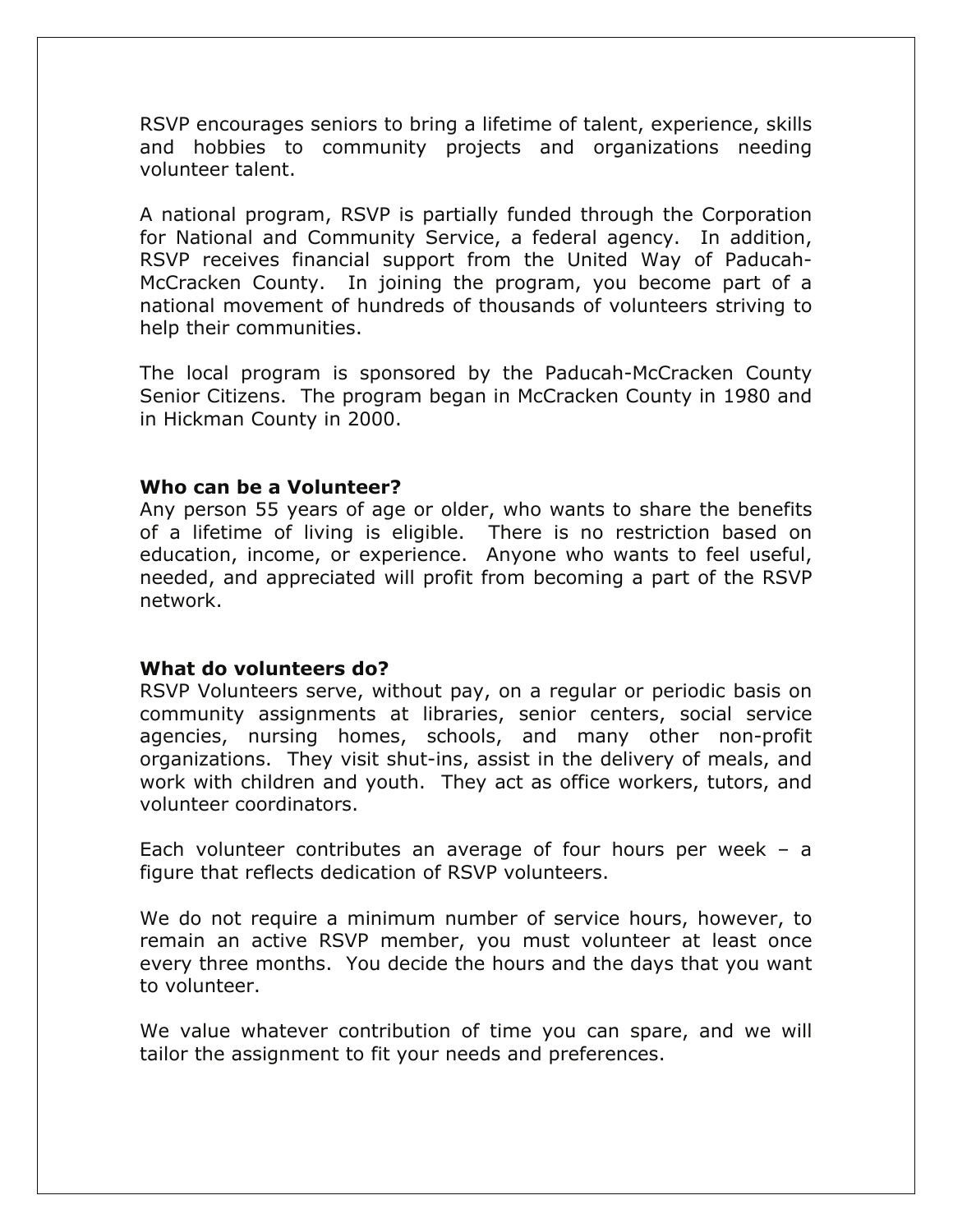If you later find that your volunteer work is conflicting with other commitments, simply call the RSVP office and make arrangements to alter your assignment schedule.

#### **What is a volunteer station?**

Any place where RSVP members volunteer is called a volunteer station. It can be any public or private non-profit organization or health agency. The volunteer station must sign the RSVP Memorandum of Understanding, which lists RSVP policies. The station agrees to offer volunteers appropriate and specific assignments on a regularly scheduled basis.



RSVP volunteers do not replace paid staff at a station. No one at a volunteer station will ask you to do anything that the staff is unwilling to do.

The station staff provides you with supervision and the materials you need in order to work effectively. The station supervisor explains assignments and answers specific questions.

#### **Reporting Hours**

Volunteers report their hours of service on a monthly basis, usually through the volunteer station. Many volunteers serve in more than one capacity. Crediting your volunteer hours to different groups is perfectly okay. Suppose you are a senior center volunteer, a retired teacher, and also a member of RSVP.

Each organization needs to know how many hours you gave for its purposes. So, if you are a part of several volunteer groups, support them by reporting your hours faithfully to each one and then reporting your total hours to RSVP.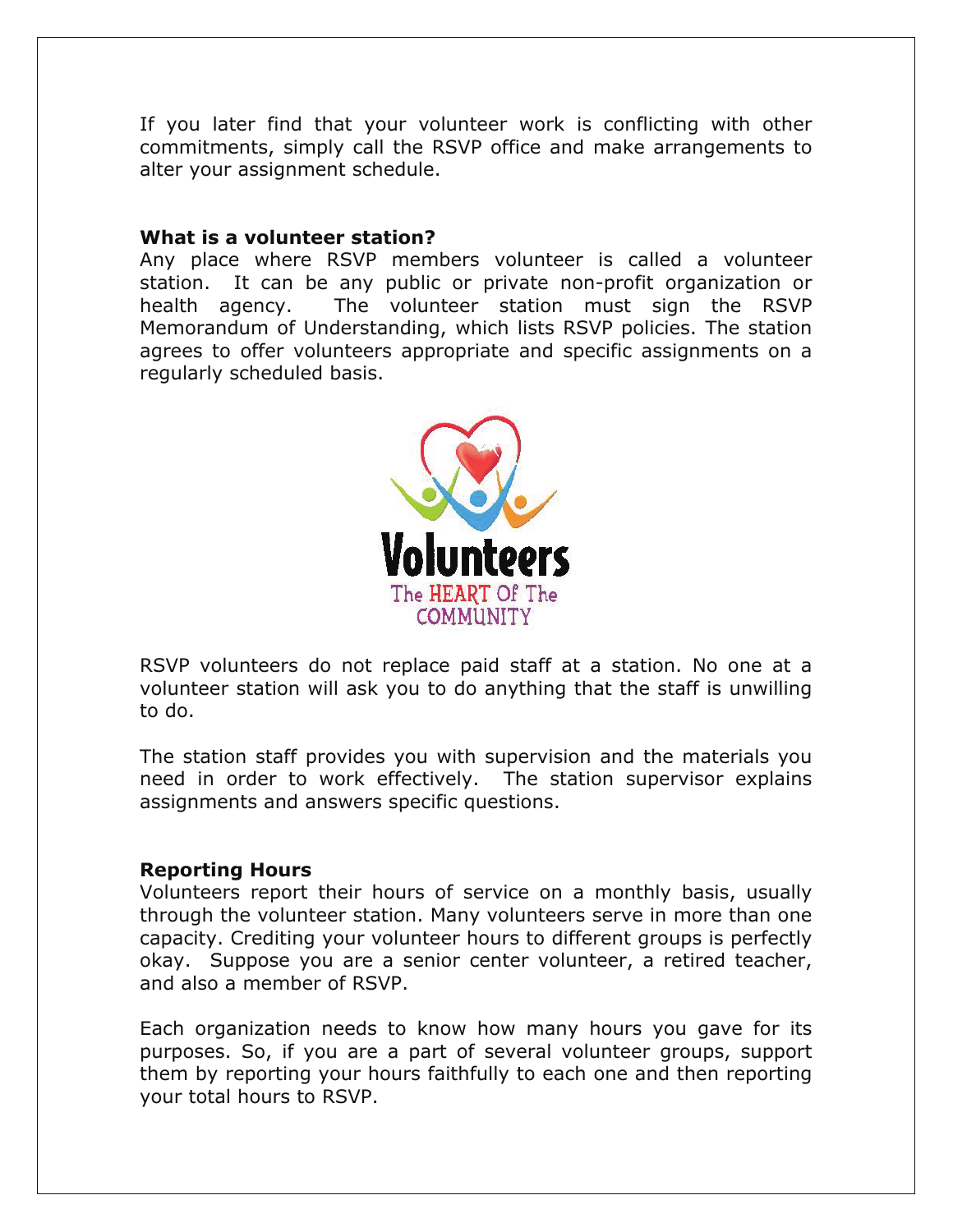RSVP needs to know about all your hours because these records prove to the community and the nation that seniors, 55 and older, are a great contributing resource.

## **What are the benefits of volunteering through RSVP?**

#### *Insurance*

As an enrolled RSVP member, you are covered by supplemental volunteer liability, accident and excess automobile liability insurance at no cost to you. The insurance covers you while you're working at an agreed upon assignment, as well as while you're en route to and from the station.

In case of an accident, you should call the RSVP office at (270) 442-8993. A claim form will be sent to you to be completed and returned to the RSVP.

You should include all bills and statement of Medicare (if you are enrolled in Medicare). RSVP insurance pays expenses in excess of benefits paid by Medicare.

#### *Recognition*

Once a year, RSVP sponsors a Recognition Event for acknowledging its volunteers and their efforts, along with articles on our website. All volunteers receive an RSVP pin that the time of enrollment, RSVP recognizes its member for each year of service. In addition, each RSVP volunteer is given a name badge and a member card. We also hold enrichment banquets, get-togethers, and holiday parties to recognize the tremendous donation of time our volunteers give to the community.

#### *Orientation*

The RSVP provides a basic orientation to the RSVP program, but each volunteer station will provide orientation once the volunteer is on the job for the specific duties required of that placement.

#### *Newsletter*

The Senior Center newsletter, "Club 60+", is available to all enrolled volunteers and volunteer stations. It contains one page of RSVP information on service opportunities and helpful information for senior citizens.

## **Volunteer Responsibilities**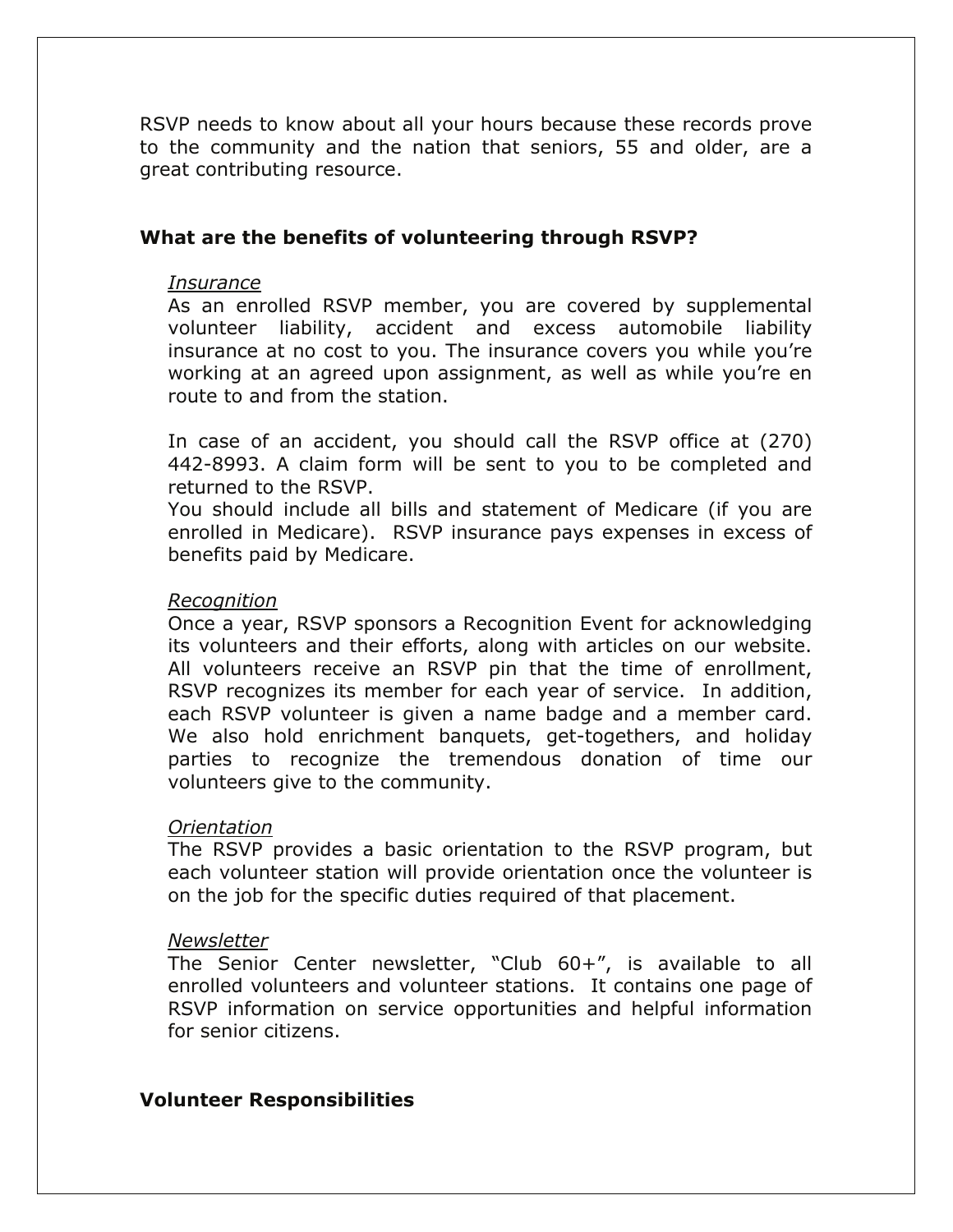- 1. Attend the volunteer orientation and training.
- 2. Be on time.
- 3. Sign in and out on the RSVP time sheets provided for you.
- 4. Notify your station if you will not be able to volunteer on that day.
- 5. Ask questions at your volunteer site if you do not understand or are not sure about something. If you still have questions, please call us at the RSVP office.
- 6. If you are in an accident, notify the RSVP office and your station.
- 7. Keep station business and any client information confidential.
- 8. Notify the RSVP office if you are having any problems with your volunteer site.
- 9. Notify the RSVP of any changes in your address of phone number.



## **Summary of RSVP Benefits for Volunteers**

- 1. Volunteer placement to find the right match for you
- 2. Opportunity to use your experience and skills
- 3. Opportunities for community involvement
- 4. Satisfaction of providing services to others that might not have otherwise been met.
- 5. Recognition of the members volunteer service
- 6. Free supplemental accident and liability insurance while volunteering
- 7. Newsletter with helpful information and new volunteer opportunities
- 8. Opportunity to present the image of Seniors as contributors within the community through significant community service
- 9. A chance to learn something new
- 10. Satisfaction of knowing you are making a difference.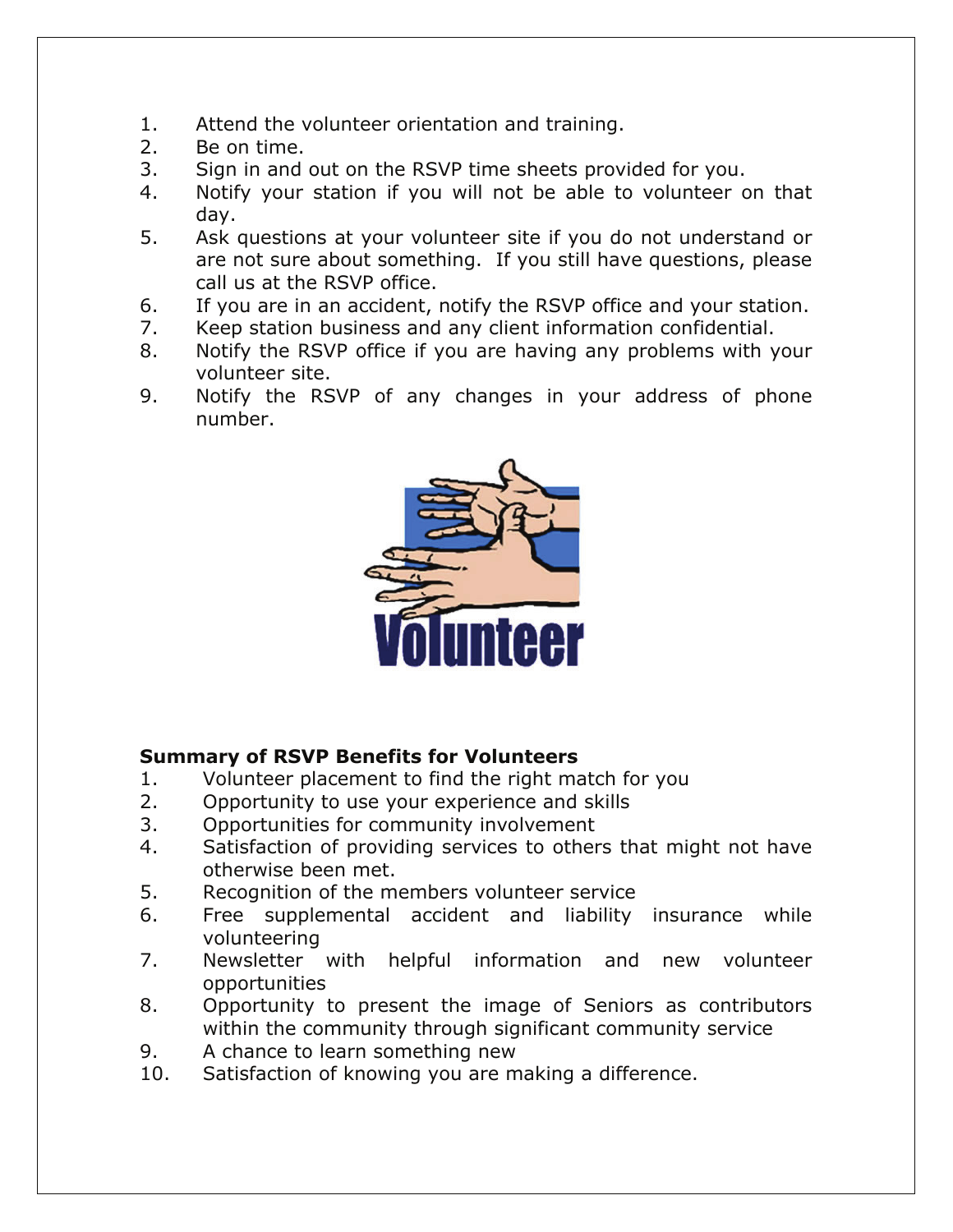## **What are volunteers responsible for in the program?**

RSVP asks each volunteer to observe the following principals while performing any volunteer assignment:

The volunteer assignment is important to the volunteer station, to RSVP, and to the public. Please perform the duties to the best of your ability, observe the days and hours agreed upon, cooperate with staff and other volunteers, and follow the policies set for the by the volunteer station. If a problem should arise with regard to the assignment, please speak with the station supervisor and/or someone at the RSVP office.

Please inform your station supervisor if you cannot report to your assignment, will be late, or must leave early. We realize that emergencies and conflicting commitments will arise.

If you will be away for an extended period of time, or if you choose to discontinue serving at a particular volunteer station, please inform the agency where you volunteer and the RSVP office in advance.

If while working at your volunteer assignment, you encounter confidential information concerning the volunteer station, its employees, and/or the people it serves, you must maintain the confidentiality of that information.

Please keep the RSVP office informed of any changes in your phone number, your address, and your ability to serve as a volunteer. Also, please notify the RSVP office of any problems, which may arise at your station.

#### **Changes in Assignment**

RSVP realizes you may want to change your assignment. You might want to try out new skills or advance to more difficult tasks.

Whatever the reason, RSVP will accept your request for a change at any time. You may either make a selection from existing opportunities or suggest specific interests and let RSVP do the legwork.

## **Special Projects**

Realizing that many volunteers want to serve their community but still do all they planned during retirement, RSVP offers short term assignments.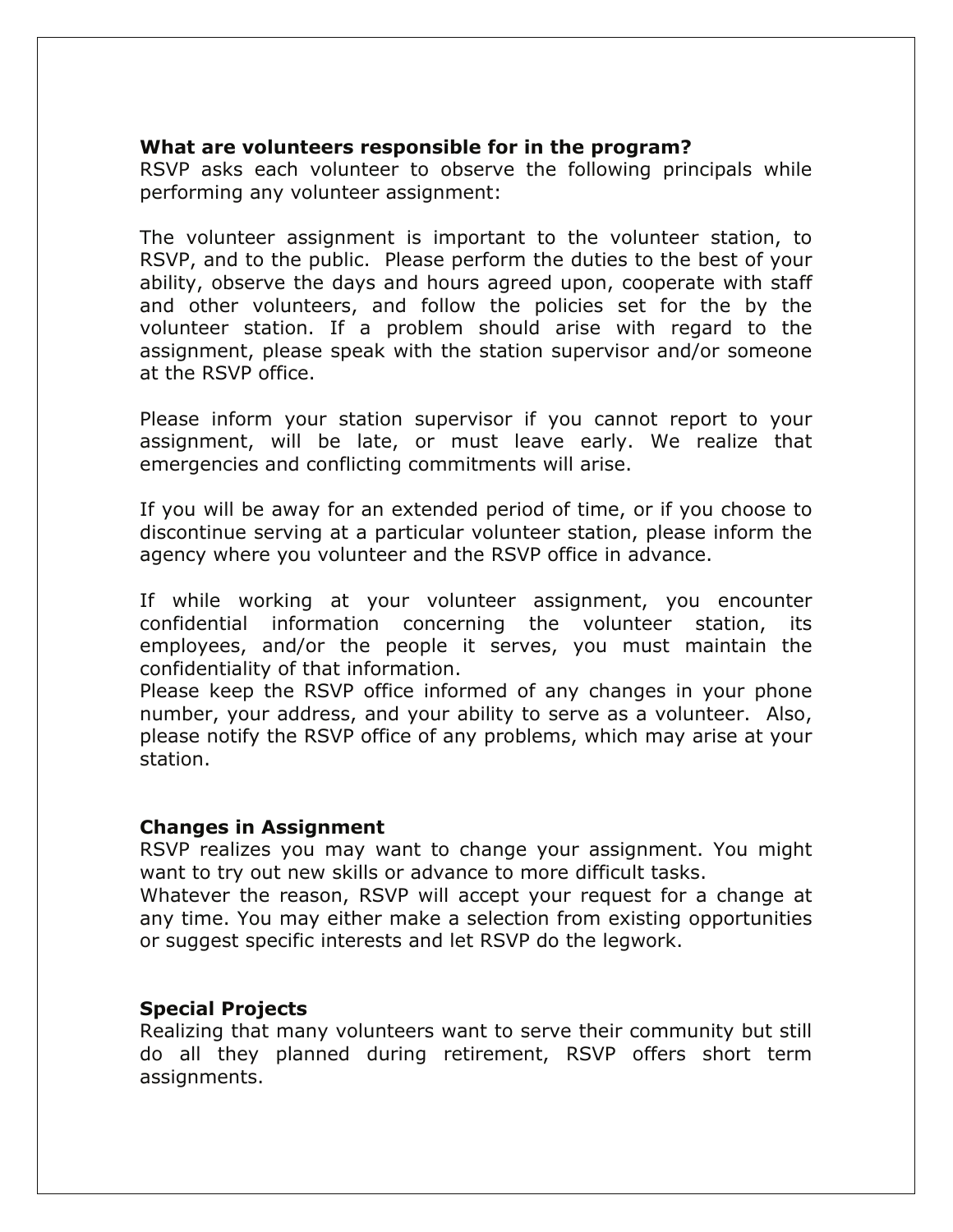Many agencies need help with mailings, office work, fund raising, and other projects only at certain times of the year. RSVP tries to fill their requests for "now and then" assistance.

If you would like to assist with short term volunteer projects, please inform the RSVP staff, and they will contact you when short term assignments become available.



#### **RSVP fits YOUR schedule**

RSVP strives to maintain flexibility in the scheduling of assignments. There is no minimum number of service hours required. However, an RSVP volunteer must serve and report at least one hour every three months to be considered a member of RSVP.

Assignment hours vary according to the needs of the agencies, but you may select an assignment that suits your schedule. We realize that you may have planned to do things during retirement that might conflict with your volunteering. If you want to travel, work part-time, or alter your work schedule due to conflicting commitments, just notify your station and the RSVP office in advance.

#### **Advisory Council**

The RSVP Advisory Council meets bi-monthly to advise and assist the RSVP operation. Its functions include planning volunteer recognition events, evaluation and future direction of the program. At least one quarter of the members are age 55 or older. If you have an interest in serving on the RSVP Advisory Council, please call the RSVP office.

**Volunteer Separation**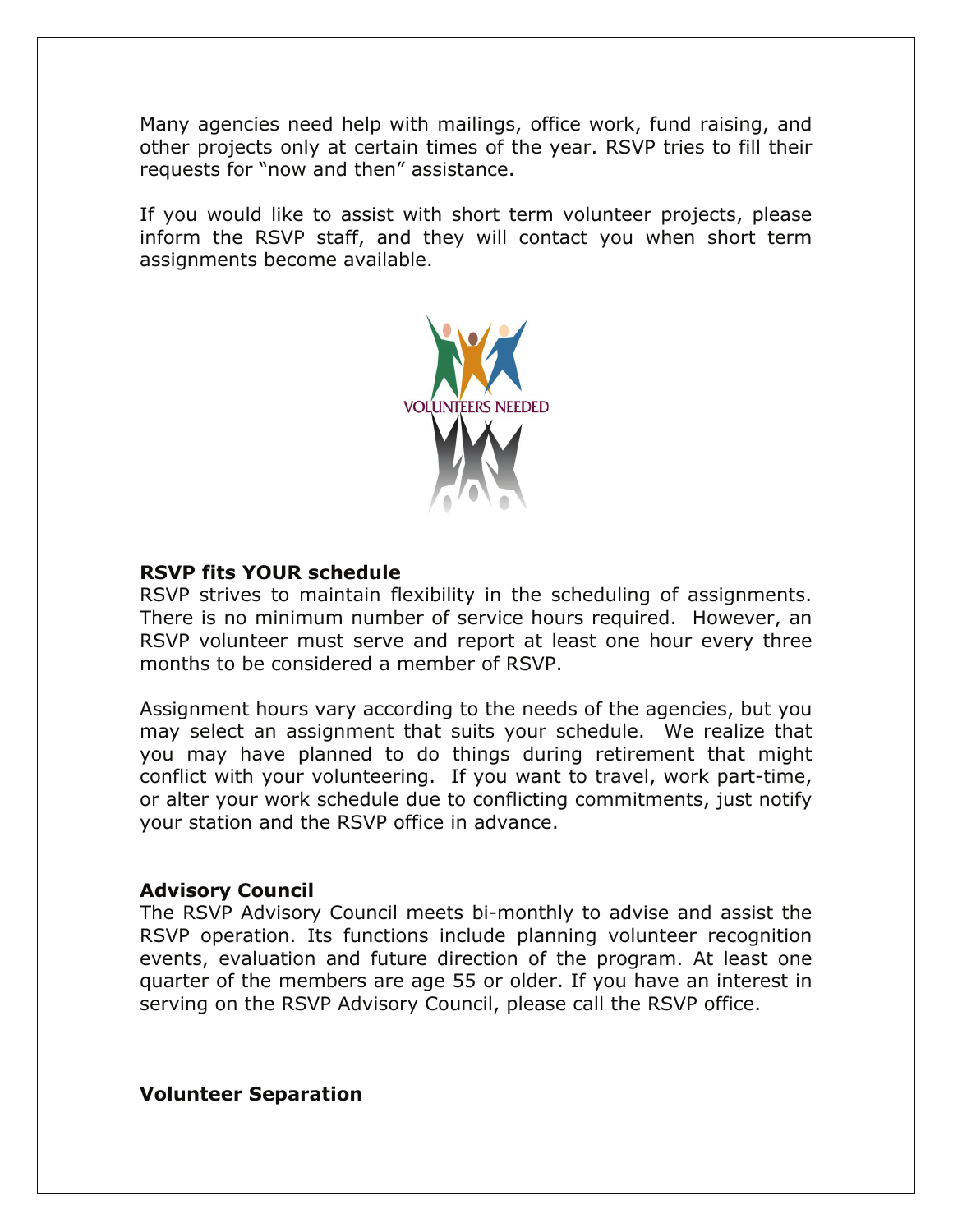When a volunteer is inactive for more than 30 days, they will be placed on inactive status. A former volunteer can be re-activated once they resume volunteering.

Volunteers may also be separated by the RSVP Director for cause, including, but not limited to: excessive or unauthorized absences, inability to work with supervision, inability to perform assigned projects, or misconduct.

## **Appeal Process**

All appeals to action affecting an RSVP volunteer must be made in writing to the RSVP Director and a copy sent to the Advisory Council. The Advisory Council will review the complaint and assess which actions will be taken to correct the situation.

#### **Program Evaluation**

The RSVP office conducts program evaluation surveys periodically to assess the effectiveness of the program and volunteer satisfaction. Please take the time to fill out the surveys and return them to our office. We value your feedback.

Please call the RSVP office you have any other questions, want to give us feedback, or just want to talk. We love to hear from you!

## **Senior Corps Grant Regulations**

*§ 2553.91 What legal limitations apply to the operation of the RSVP Program and to the expenditure of grant funds?*

(a) *Political activities.* (1) No part of any grant shall be used to finance, directly or indirectly, any activity to influence the outcome of any election to public office, or any voter registration activity.

(2) No project shall be conducted in a manner involving the use of funds, the provision of services, or the employment or assignment of personnel in a matter supporting or resulting in the identification of such project with:

(i) Any partisan or nonpartisan political activity associated with a candidate, or contending faction or group, in an election; or

(ii) Any activity to provide voters or prospective voters with transportation to the polls or similar assistance in connection with any such election; or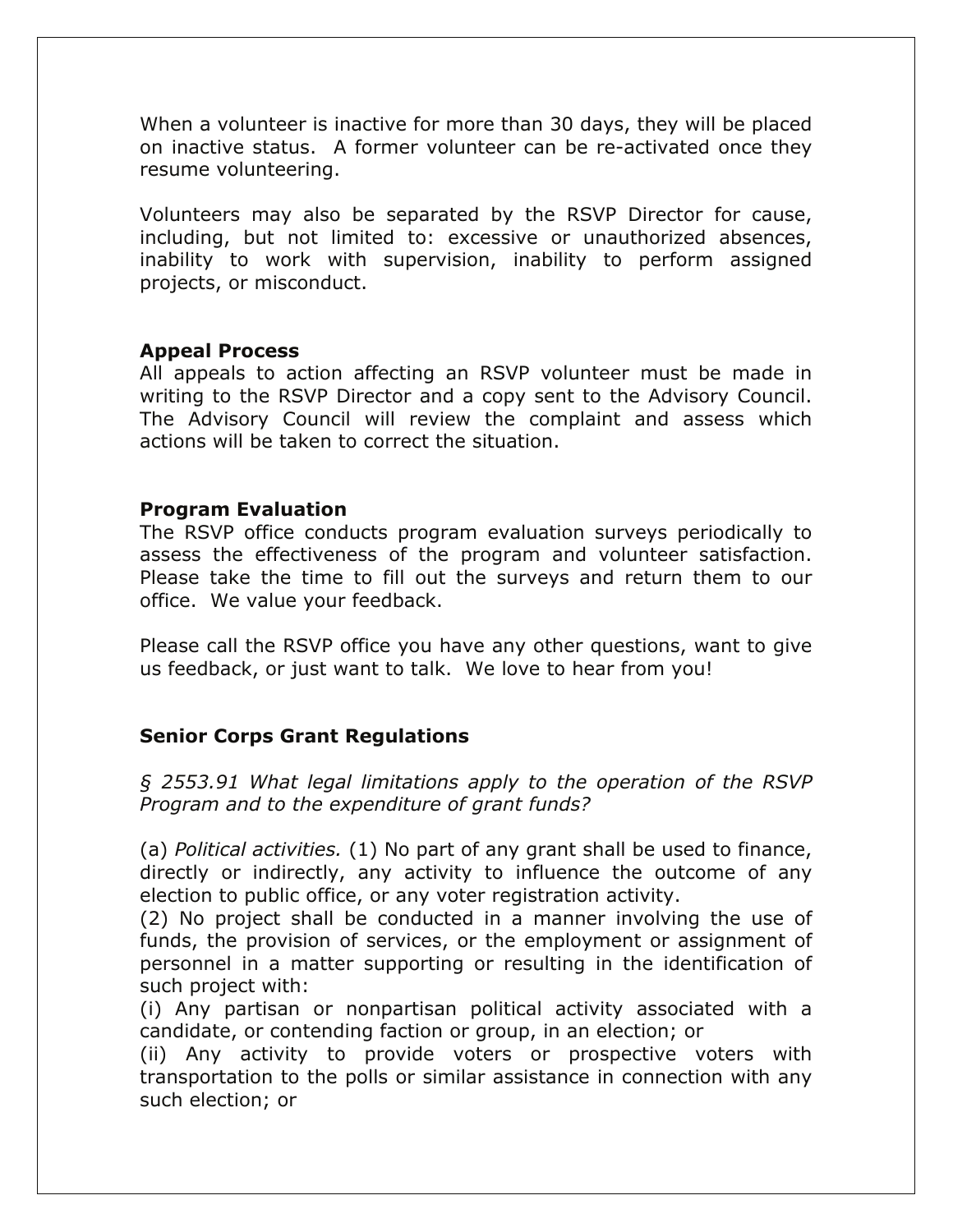(iii) Any voter registration activity, except that voter registration applications and nonpartisan voter registration information may be made available to the public at the premises of the sponsor. But in making registration applications and nonpartisan voter registration information available, employees of the sponsor shall not express preferences or seek to influence decisions concerning any candidate, political party, election issue, or voting decision.

(3) The sponsor shall not use grant funds in any activity for the purpose of influencing the passage or defeat of legislation or proposals by initiative petition, except:

(i) In any case in which a legislative body, a committee of a legislative body, or a member of a legislative body requests any volunteer in, or employee of such a program to draft, review or testify regarding measures or to make representation to such legislative body, committee or member; or

(ii) In connection with an authorization or appropriations measure directly affecting the operation of the RSVP Program.

(b) *Nondisplacement of employed workers.* A RSVP volunteer shall not perform any service or duty or engage in any activity which would otherwise be performed by an employed worker or which would supplant the hiring of or result in the displacement of employed workers, or impair existing contracts for service.

(c) *Compensation for service.* (1) An agency or organization to which NSSC volunteers are assigned, or which operates or supervises any NSSC program, shall not request or receive any compensation from NSSC volunteers or from beneficiaries for services of NSSC volunteers.

(2) This section does not prohibit a sponsor from soliciting and accepting voluntary contributions from the community at large to meet its local support obligations under the grant; or, from entering into agreements with parties other than beneficiaries to support additional volunteers beyond those supported by the Corporation grant.

(3) A RSVP volunteer station may contribute to the financial support of the RSVP Program. However, this support shall not be a required precondition for a potential station to obtain RSVP volunteers.

(4) If a volunteer station agrees to provide funds to support additional volunteers or pay for other volunteer support costs, the agreement shall be stated in a written Memorandum of Understanding. The sponsor shall withdraw services if the station's inability to provide monetary or in-kind support to the project under the Memorandum of Understanding diminishes or jeopardizes the project's financial capabilities to fulfill its obligations.

(5) Under no circumstances shall a RSVP volunteer receive a fee for service from service recipients, their legal guardian, members of their family, or friends.